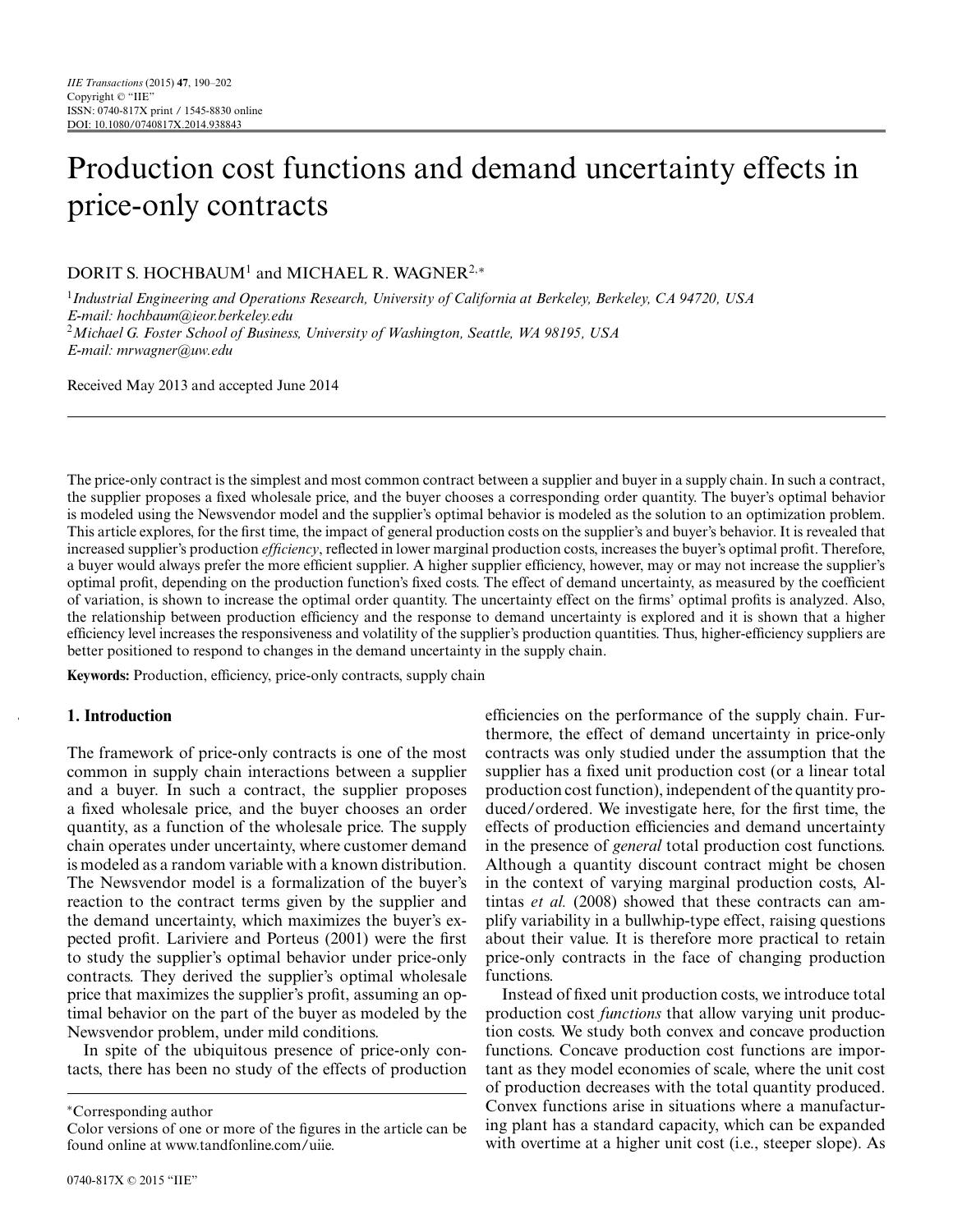a concrete example, consider a plant that faces demand stochastically distributed between  $\ell$  and  $u$ . This plant can, under their regular capacity, produce at a unit cost of *p* up to a quantity  $x_1$ ; additional capacity, up to a quantity  $x_2$ , can be obtained by overtime shifts, whose additional labor charges result in a higher unit production cost of  $p_1 > p$ ; finally, even more capacity (up to *u*) can be achieved by contracting to an outside firm, at an even higher unit production (or procurement) cost of  $p_2 > p_1$ . This scenario motivates our interest in convex production cost functions. Still, our results also hold for general non-decreasing production functions.

The performance of price-only contracts is studied here in the context of a simple supply chain consisting of a single product, with one supplier and one buyer. We investigate the impact of production efficiency on the optimal decentralized behavior of the supplier and buyer, the effect of demand uncertainty on the optimal order quantities and profits of the supplier and buyer, and the interaction of production efficiency with the uncertainty of the demand distribution. The behavior of these parameters can be determined if the general production cost function satisfies a condition on its production elasticity; we show that this condition is satisfied by all convex production cost functions, and many concave functions. In particular, our contributions are as follows.

1. We identify *production efficiency* as a critical characteristic of production cost functions. A more-efficient production cost function grows at a slower rate as a function of production quantity. A surprising result derived here is that increased supplier production efficiency *always* increases the buyer's optimal profit but does not necessarily increase the supplier's optimal profit. This implies that a buying manager is *always* motivated to seek out more-efficient suppliers. The impact of efficiency on the supplier is different: if the supplier can choose a moreefficient process, associated with a higher fixed cost, the supplier's optimal profit increases provided that the increase in fixed cost is bounded by a quantity we derive here. This analysis guides a supply manager to the determination of whether an investment in increased efficiency is justifiable.

Downloaded by [190.233.21.246] at 07:10 11 December 2014

- 2. The effect of demand uncertainty on the optimal ordering quantities in the presence of general production cost functions is analyzed. As the demand uncertainty increases, the supplier induces a higher buyer's order quantity, unless the marginal production cost decreases quickly; in particular, if marginal costs decrease more quickly than marginal revenues, the profit-maximizing optimality condition (that sets them equal) must occur at a lower order quantity. We further study the impact of demand uncertainty on the profits of the supplier and buyer.
- 3. We quantify the agility of the optimal supplier's wholesale price and buyer's purchase quantity to the

uncertainty of demand: provided that the production cost benefits from economies of scale, the more-efficient supplier manifests higher agility in response to demand volatility. Thus, higher-efficiency suppliers are better positioned to respond to changes in the demand uncertainty in the supply chain.

Next, we provide a literature review, surveying the most relevant research.

# **1.1.** *Literature review*

Our article studies an extension of the basic price-only contract, by looking at the effect of general production cost functions on the supplier's side. The paper most relevant to our research is Cho and Gerchak (2005), which introduced production costs for the supplier and operating costs for the buyer in a similar setting; their focus is on the buyers's operating costs, whereas our focus is on the supplier's production costs. In particular, (i) these authors assume that the production costs are concave, which we do not, and (ii) these authors do not differentiate between fixed and variable supplier production costs, which we focus on here. Gilbert and Cvsa (2003) also considered the effect of supplier production costs under a price-only contract. However, they took a different perspective on this issue, studying the tradeoff between investing to lower production costs and allowing the wholesale price to adjust to market demands. Donohue (2000) studied the effect of different production modes (an expensive fast one and a cheap slow one), in a supply chain for fashionable goods; we instead allow for a continuum of production modes. A related study of capacity, instead of production, can be found in Van Mieghem (1999), which considered subcontracting as a mechanism to increase capacity (for both the supplier and buyer). There have also been other generalizations of this basic contract, including demand updating (Cachon and Lariviere, 2005), competing manufacturers (Cachon and Kok, 2010), effort-dependent demand (Corbett and De-Croix, 2001), and multiple selling seasons (Anupindi and Bassok, 1998). For more general information and additional references, Lariviere (1999) surveyed supply chain contracts in a stochastic demand environment.

Most related to our article is Lariviere and Porteus (2001), which was the first to completely analyze the priceonly contract in a supply chain consisting of a single supplier and buyer under demand uncertainty; they modeled the buyer's optimal response to the supplier's wholesale price by the Newsvendor model, which allowed them to define the supplier's profit maximization problem. Under the (mild) assumption of Increasing Generalized Failure Rate (IGFR) distributions, the supplier's optimal wholesale price is shown to be unique. However, they only considered fixed unit production costs, which imply linear total production cost functions. A portion of our contribution is that we generalize several of the results in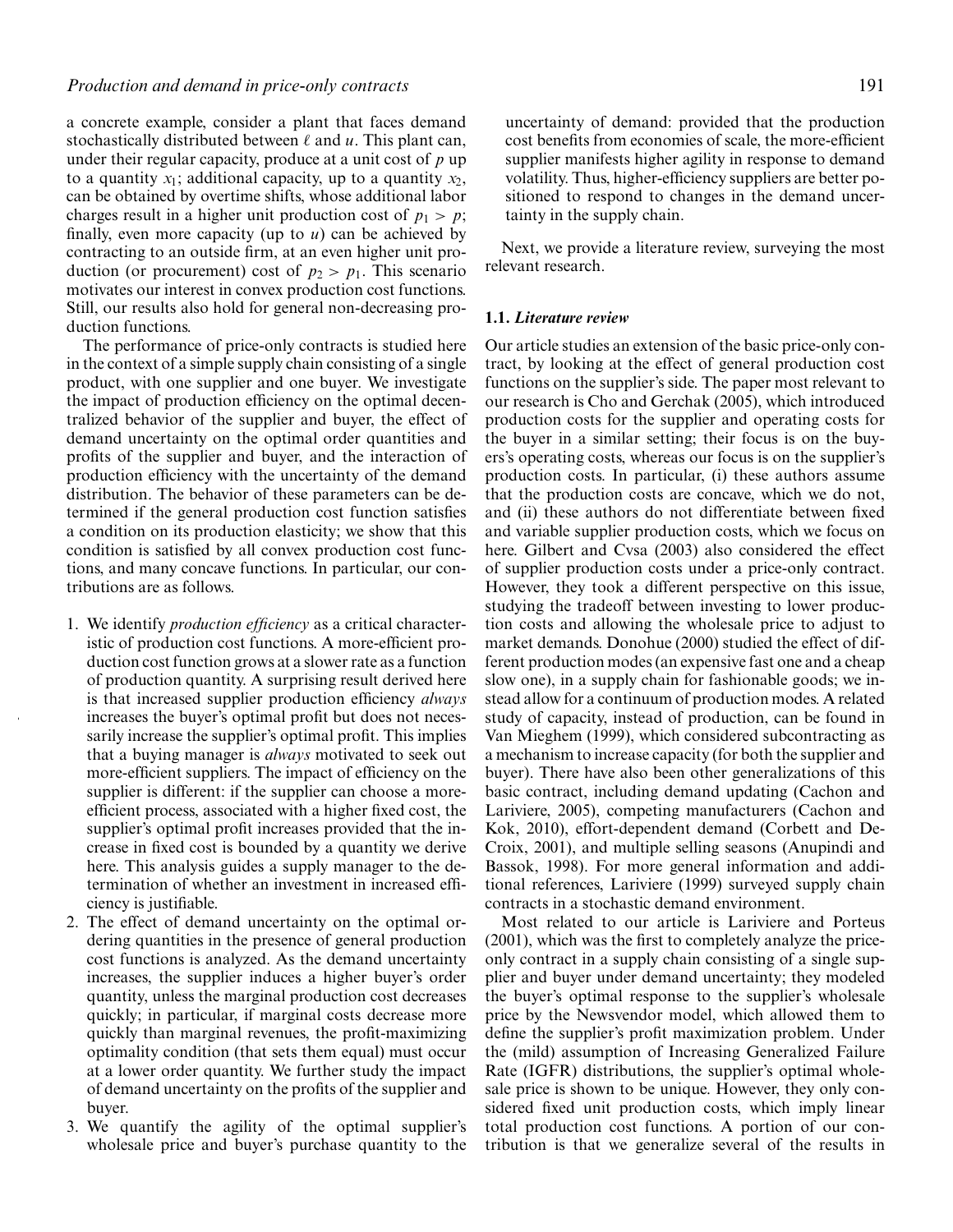Downloaded by [190.233.21.246] at 07:10 11 December 2014

Lariviere and Porteus (2001) to general production cost functions.

#### **1.2.** *Overview of the price-only contract*

In a price-only contract, the supplier specifies a wholesale price w, and the buyer decides on the order quantity *q*. The buyer then sells the product to a final customer at a unit revenue of *r*. Customer demand is a random variable *D* with support on  $[\ell, u]$  represented by a distribution *F*. It is assumed that  $F$  has a finite mean  $\mu$  and standard deviation  $\sigma$ , that  $F^{-1}$  exists, and that the density f is positive on [ $\ell$ ,  $u$ ]. Demand uncertainty is measured here as the *coefficient of variation*  $\rho = \sigma / \mu$ .

The buyer's optimal behavior is determined via the standard Newsvendor model, in which the optimal order quantity  $q^*$  is a function of the specified wholesale price w, the unit-revenue *r*, and the demand distribution *F*. More precisely, the buyer solves max<sub>*q*</sub>  $E_F[r \min\{D, q\} - wq]$ , which has the solution  $q^* = F^{-1}(1 - w/r)$ ; note that this behavior also induces the optimal price curve  $w(q) = r(1 - F(q))$ (the inverse of the Newsvendor solution). The buyer guarantees the supplier payment for the quantity purchased. The supplier therefore does not face any demand uncertainty. All demand uncertainty is absorbed by the buyer, who has to make the quantity decision to balance the risk of over-ordering versus under-ordering.

The supplier, knowing that the buyer will react according to the Newsvendor model, will incorporate this knowledge into her own profit maximization problem, whose solution provides the optimal wholesale price. Note that since both the supplier and buyer are solving their respective optimization models, there is decentralized decision making in the supply chain. It is well known that this decentralization, partially due to the buyer absorbing all demand uncertainty, results in suboptimal supply chain performance; indeed, the buyer orders a quantity that is smaller than the system's optimal. It is nevertheless shown here, for general production functions, that as the risk increases, the supplier, at optimality, does absorb some of the risk indirectly by reducing the wholesale price, which, in turn, induces the buyer to increase the order quantity.

## **1.3.** *Article outline*

In Section 2 we introduce the concept of production elasticity and characterize the supplier's optimal wholesale price under general production cost functions. We introduce in Section 3 the concept of relative efficiency of two production cost functions and demonstrate the impact of efficiency on the optimal wholesale price and order quantity. In this section, we also study the supplier's and buyer's profits, showing the surprising result that the supplier can, but not necessarily will, benefit from increased production efficiency, whereas the buyer will always benefit. In Section 4 we show how the optimal order quantity and firm profits are dependent on the uncertainty of the demand distribution, as measured by the coefficient of variation. In Section 5, it is demonstrated that the agile response to uncertainty increases with production efficiency. Concluding remarks are provided in Section 6.

## **2. Supplier's optimal behavior for a general production cost function**

The supplier's profit maximization problem in a priceonly contract was first considered by Lariviere and Porteus (2001), *for constant unit production costs and zero fixed setup costs*. They characterized the optimal wholesale price for the supplier and considered the effects on it of market size and demand uncertainty. Here we study the supplier's profit maximization decision for non-constant unit production costs and positive fixed setup costs.

The supplier produces  $q > 0$  units of a single product with a *total* production cost of

$$
P(q) = c + \int_0^q p(x)dx,
$$

where  $c \ge 0$  is the setup cost of production and  $p(q) > 0$ is the continuous marginal cost production function. We assume that *c* is small enough to allow the supplier to extract a positive profit from the price-only contract, which is relatively innocuous as most of our results do not depend on *c*. Note that this total production cost function is continuous and nonlinear. We focus here on convex and concave production cost functions *P*(*q*), though our results can be applied to *any* functional form. To handle piecewise linear total production cost functions, we utilize nonlinear approximations; since we only require continuity, this approximation can be arbitrarily good.

We review here in detail the buyer's optimization model, since the buyer's optimal behavior is used in defining the supplier's optimization model. Under a fixed price contract, the supplier proposes a unit wholesale price  $w$ ; the buyer, facing uncertain demand  $D \in [\ell, u], 0 \le \ell \le u \le \infty$ , characterized by a continuous distribution *F* and unit revenue *r*, solves

$$
q(w) = \underset{q}{\arg\max} r E[\min\{q, D\}] - wq
$$

$$
= F^{-1}(1 - w/r),
$$

which gives the expected profit-maximizing order quantity for the buyer. The supplier, knowing that the buyer will behave according to this Newsvendor model, will optimize her profit by appropriately selecting a profit-maximizing wholesale price  $w$  that solves the following problem:

$$
\max_{w} \; wq(w) - P(q(w)).
$$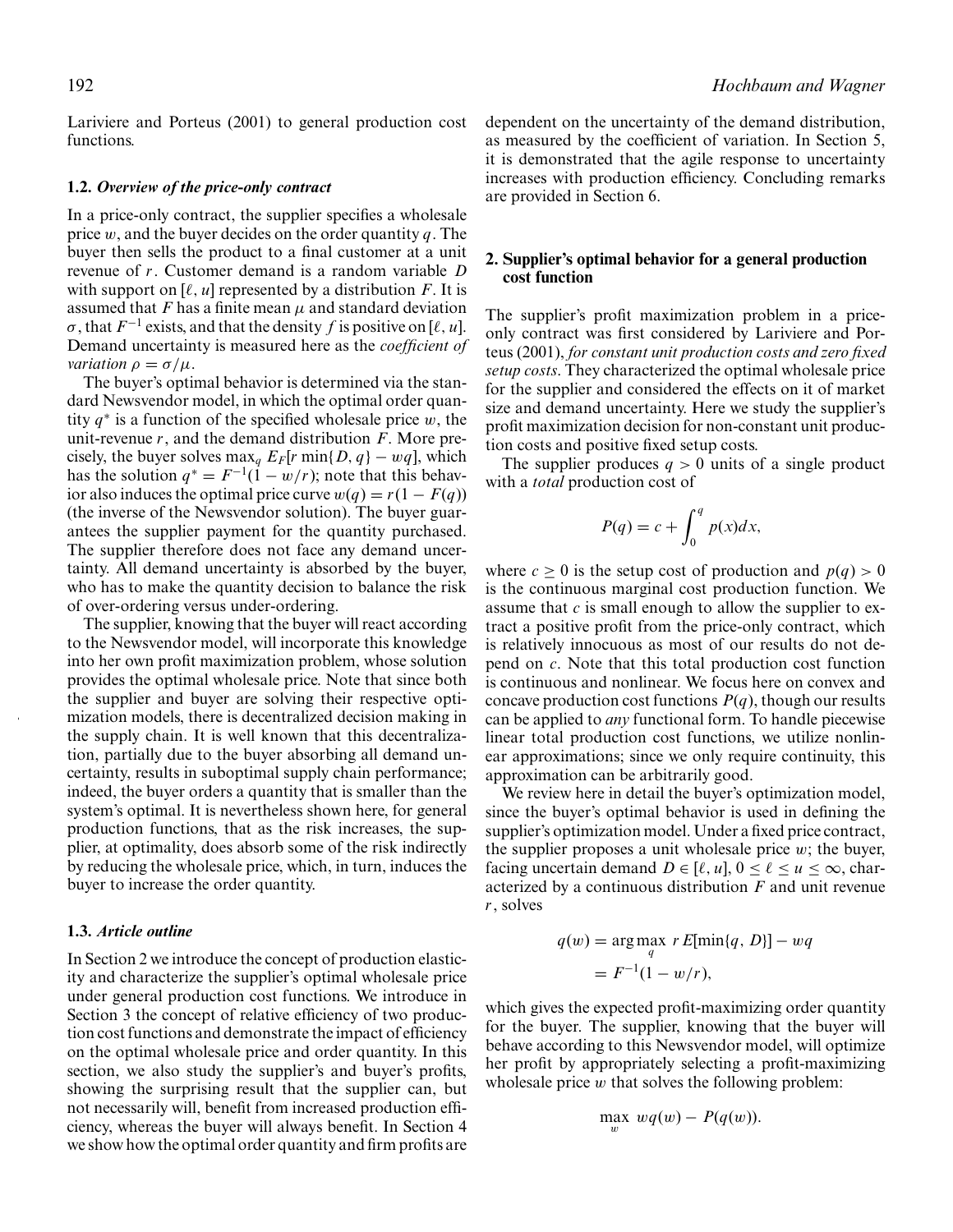Using a change of variable that is the inverse of the buyer's optimal order quantity

$$
w(q) = r(1 - F(q(w))),
$$

we can equivalently consider the supplier's problem a profit maximization over *q*:

$$
\max_{q} r(1 - F(q))q - P(q).
$$

To solve the supplier's problem under a general production cost function, we utilize the concepts of a distribution's generalized failure rate, and an IGFR.

**Definition 1.**  $g(q) = \frac{q f(q)}{(1 - F(q))}$  is the *generalized failure rate* of a distribution *F*.

## **Definition 2.** *F* has an IGFR if  $g(q)$  is increasing in *q*.

In what follows, we assume that the demand distribution *F* has an IGFR, which is a mild assumption, as many common distributions satisfy it (e.g., uniform, gamma, Pareto). This assumption is popular in the academic literature on contracting and pricing, as it usually results in an objective function being unimodal, which gives a unique optimum. Further details on IGFR distributions, including a more complete list of IGFR distributions, can be found in Banciu and Mirchandani (2013). From the practical point of view, Lariviere and Porteus (2001) showed that the IGFR  $g(q)$  is the reciprocal of the price elasticity of the demand, defined as the percent decrease in the purchase quantity *q* per 1% increase in the price w; therefore, an IGFR is equivalent to a decreasing price elasticity.

We also introduce the new concept of production elasticity, which is similar to the price elasticity.

#### **Definition 3.** The *production elasticity* is

Downloaded by [190.233.21.246] at 07:10 11 December 2014

$$
\frac{w}{p(q(w))}\frac{dp(q(w))}{dw}.
$$

For simplicity, we shall also write the production elasticity without the arguments as w/*p dp*/*d*w. Note that, in our context, the buyer's purchase quantity equals the supplier's production quantity. The standard economic definition of price elasticity, discussed above, can therefore be stated as the percent decrease in the *production* quantity *q* for a 1% increase in the price  $w$ . The production elasticity similarly measures the impact of a price change, except with respect to marginal production costs, rather than production quantities; more precisely, the production elasticity is defined as the percentage increase in the marginal production cost  $p(q)$  per 1% increase in price w. In other words, production elasticity looks at the impact on production *costs*, rather than production quantities, when wholesale prices change. A critical assumption of most of our results is that the production elasticity is less than one; this simply implies that marginal production costs grow slower than wholesale prices.

**Theorem 1.** *Suppose that F has an IGFR, with a finite mean and support*  $[\ell, u]$  *and that production elasticity*  $w/p$ *d p*/*d*w < 1*. Then*

*1. The supplier's first-order optimality condition may be written as*

$$
(1 - F(q))(1 - g(q)) = p(q)/r.
$$
 (1)

*2. The supplier's profit function is unimodal on* [0,  $\infty$ ). If a *solution q*<sup>∗</sup> *to Equation* (1) *exists, it is unique, must lie in the interval* [ℓ, *u*]*, and maximizes the supplier's profit. If no solution exists, the supplier's profit-maximizing sales quantity is*  $\ell$ *.* 

**Proof.** The supplier's profit, as a function of  $q$ , is  $\Pi_s(q)$  =  $r(1 - F(q))q - P(q)$ ; the derivative is

$$
\Pi'_{s}(q) = r(1 - F(q)) - r q f(q) - p(q).
$$

The first-order condition can be written as

$$
\frac{qf(q) + p(q)/r}{1 - F(q)} = 1.
$$
 (2)

We let  $a = q f(q)$ ,  $b = 1 - F(q)$ , and  $c = p(q)/r$ . We know that  $a/b = g(q)$  is increasing since *F* has an IGFR; taking derivatives with respect to q, this is equivalent to  $ba' \ge ab'$ . We next show that  $(a + c)/b$  is strictly increasing, which implies that if a solution to the first-order condition exists, it is unique. Taking the derivative, we see that we must only prove that  $b(a' + c') > b'(a + c)$ ; since  $ba' \ge ab'$ , it is sufficient to show that  $bc' > cb'$ , which can be written as

$$
(1 - F(q))p'(q) > -p(q)f(q)
$$
  
\n
$$
\Leftrightarrow \frac{1}{p}\frac{dp}{dq} > -rf(q)\frac{1}{r(1 - F(q))}
$$
  
\n
$$
\Leftrightarrow \frac{1}{p}\frac{dp}{dq} > \frac{dw}{dq}\frac{1}{w}
$$
  
\n
$$
\Leftrightarrow \frac{w}{p}\frac{\frac{dp}{dq}}{\frac{dw}{dq}} < 1 \quad \left(\text{since } \frac{dw}{dq} < 0\right)
$$
  
\n
$$
\Leftrightarrow \frac{w}{p}\frac{dp}{dw} < 1.
$$

Therefore, if the first-order condition has a solution *q*∗, it is unique. Noting that  $\Pi'_s(u) < 0$  and  $\Pi'_s(q) > 0$  for  $q < \ell$ , we conclude that the profit function is unimodal and the solution *q*<sup>∗</sup> maximizes the profit.

If  $(a + c)/b|_{a=\ell} = \ell f(\ell) + p(\ell)/r$  is greater than one, no solution to the first-order condition exists, and the derivative is negative everywhere on  $[\ell, u]$  and positive on  $[0, \ell)$ . Consequently, in this case, the profit function is again unimodal and  $q = \ell$  maximizes the profit.

#### **2.1.** *Linear and convex production cost functions*

We next demonstrate that convex production cost functions satisfy the production elasticity condition and therefore Theorem 1 applies to any of these production functions.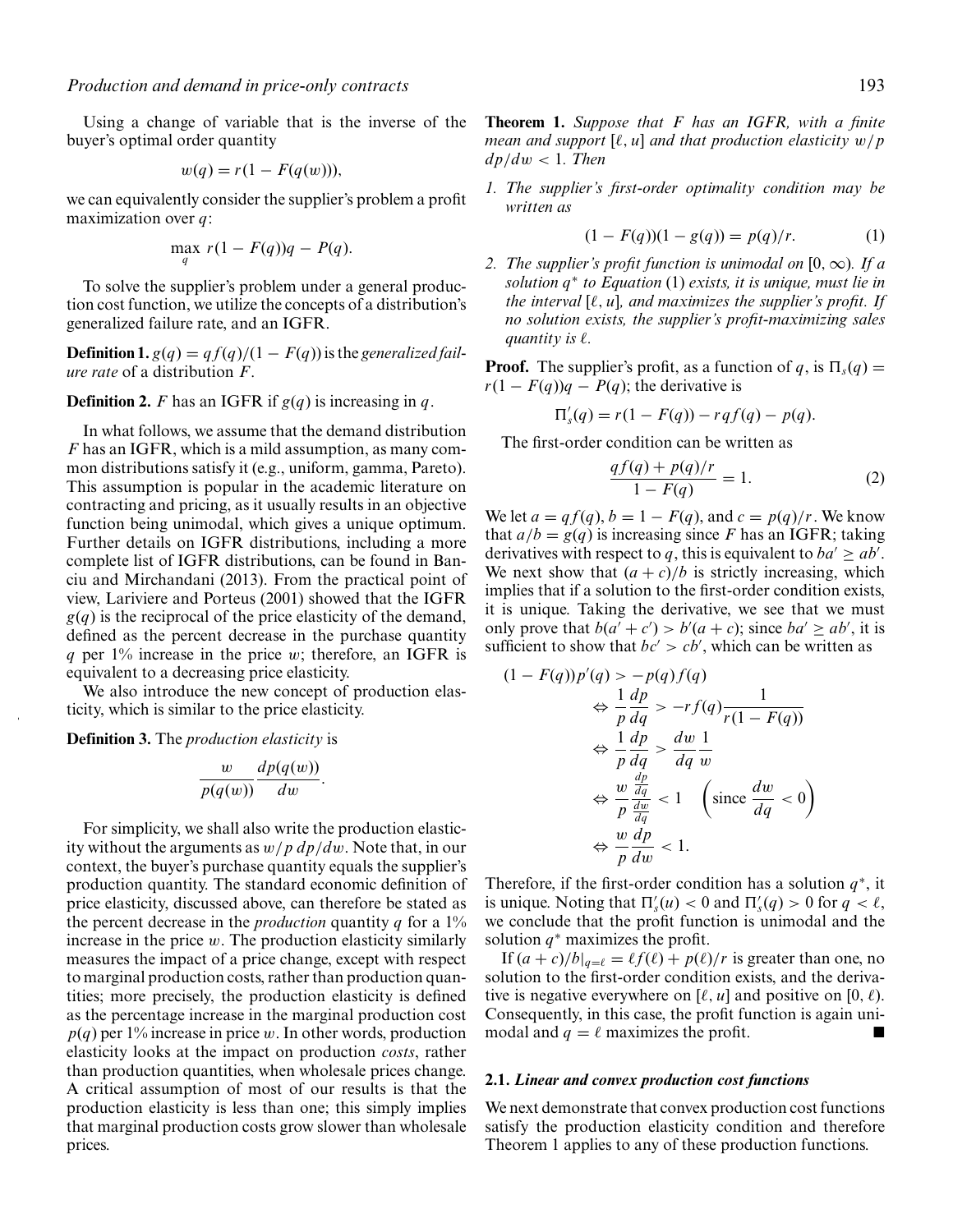**Lemma 1.** *All convex production cost functions have production elasticity*  $w/p \, dp/dw < 1$ *.* 

**Proof.** Due to convexity,  $p'(q) \ge 0$ , the production elasticity is

$$
\frac{w}{p}\frac{dp}{dw} = \frac{w}{p}\frac{dp/dq}{dw/dq}
$$
  
= 
$$
\frac{r(1 - F(q))}{p(q)} \times \frac{p'(q)}{-rf(q)}
$$
  

$$
\leq 0,
$$

which is less than one.

**Corollary 1.** *Suppose that F has an IGFR, with a finite mean and support* [ℓ, *u*]*, and that the production cost function is convex. Then*

*1. The supplier's first-order condition may be written as*

$$
(1 - F(q))(1 - g(q)) = p(q)/r.
$$
 (3)

*2. The supplier's profit function is unimodal on* [0,  $\infty$ ). If a *solution q*<sup>∗</sup> *to Equation* (3) *exists, it is unique, must lie in the interval* [ℓ, *u*]*, and maximizes the supplier's profit. If no solution exists, the supplier's profit-maximizing sales quantity is*  $\ell$ *.* 

Since linear production cost functions are a special case of the general functions we consider, Corollary 1 demonstrates that the result in Lariviere and Porteus (2001), which considers only linear production cost functions, is a special case of our results.

#### **2.2.** *Concave production cost functions*

Considering concave production cost functions with  $p'(q) \leq 0$ , the production elasticity is

$$
\frac{w}{p}\frac{dp}{dw} = \frac{w}{p}\frac{dp/dq}{dw/dq}
$$

$$
= \frac{(1 - F(q))}{p(q)} \times \frac{|p'(q)|}{f(q)},
$$

which may or may not be greater than one. It is not surprising that the elasticity condition in Theorem 1 does not hold in general, as a concave production function contributes a convex expression (cost is subtracted from revenues) to a maximization problem. However, we next show that for specific concave production functions, relatively mild conditions on the demand distribution *F* can be derived to ensure a unique solution *q*∗.

*Example 1.* Consider a concave production cost function that is logarithmic in form,  $P(q) = c + p_0 \ln(q + 1)$  and  $p(q) = p_0/(q + 1)$ , for some positive constants *c* and  $p_0$ . The production elasticity of *P*(*q*) is

$$
\frac{w}{p}\frac{dp}{dw} = \frac{w}{p}\frac{dp/dq}{dw/dq} = \frac{(1 - F(q))}{f(q)(q+1)} < \frac{1}{g(q)}.
$$

Therefore,  $g(q) > 1$  is a sufficient condition to enforce  $w/p \, dp/dw \leq 1$ . Since *F* has an IGFR,  $g(q)$  is increasing, and it is sufficient to have  $g(\ell) = \ell f(\ell) > 1$ . We next consider some sample demand distributions associated with the logarithmic production cost function:

- 1. If *F* is a uniform distribution, then  $\ell f(\ell) \geq 1$  is equivalent to  $\ell > u/2$ .
- 2. Let *F* be a pareto distribution with distribution  $F(q) =$  $1 - (q_0/q)^\alpha$  and  $f(q) = \alpha q_0^\alpha/q^{\alpha+1}$ , for  $q \ge q_0$ . Note that a finite mean only exists if  $\alpha > 1$ , which we assume to be true so that we can apply Theorem 1. The generalized failure rate  $g(q) = \alpha > 1$ . Therefore, all Pareto distributions with a finite mean satisfy the production elasticity condition for a logarithmic production cost function.

 $\blacktriangleleft$ 

*Example 2.* Consider a concave production cost function whose concavity has a square root form,  $P(q) = c + p_0 \sqrt{q}$ and  $p(q) = p_0/(2\sqrt{q})$ , for some positive constants *c* and  $p_0$ . The production elasticity of  $P(q)$  is

$$
\frac{w}{p}\frac{dp}{dw} = \frac{w}{p}\frac{dp/dq}{dw/dq}
$$

$$
= \frac{1}{2g(q)}.
$$

Therefore,  $g(q) \geq 1/2$  is a sufficient condition to ensure that a unique profit-maximizing solution exists. Continuing the discussion of the uniform and Pareto distributions from Example 1, now associated with the square-root production cost function, a uniform distribution will allow a unique solution  $q^*$  if  $\ell > u/3$  and all Pareto distributions with finite means will result in a unique solution  $q^*$ .

Therefore, although our results cannot accommodate *any* concave production cost function, for specific concave production cost functions, we can derive conditions on the demand distribution *F* that allow a unique profitmaximizing wholesale price to exist.

## **3. Efficiency and its impact on supply chain behavior**

For the following, we assume that the demand distribution *F* and the production cost function  $P(q)$  fall within the confines of Theorem 1. In particular:

**Assumption 1.** The distribution *F* has a finite mean and an IGFR.

**Assumption 2.** The combination of the distribution *F* and production cost function *P*(*q*) induce a production elasticity less than one.

The idea of relative efficiency of two production functions is a new, yet intuitive, concept that measures a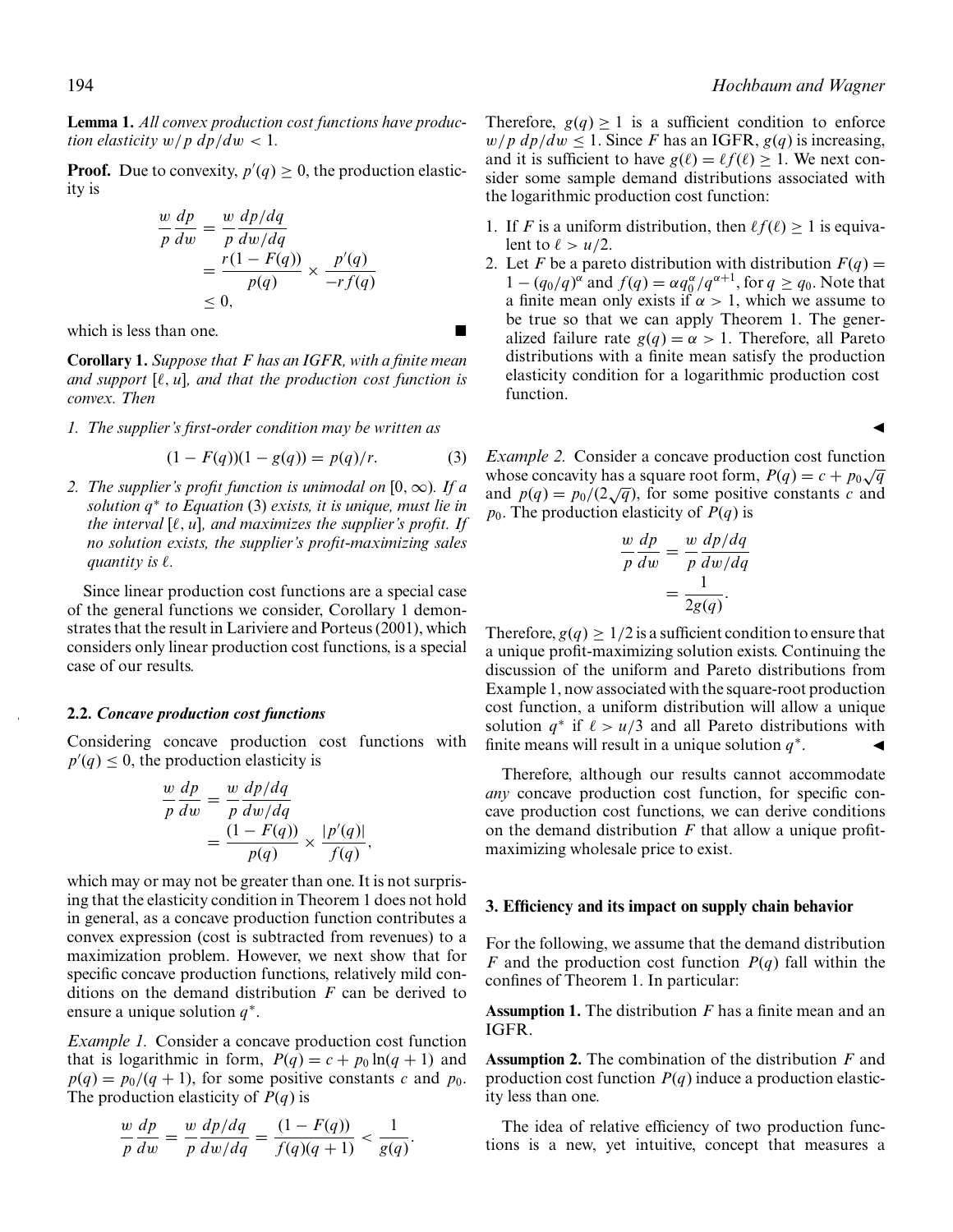supplier's ability to monetize production efficiency. In comparing the *marginal* production cost rates of two functions, the function with the smaller marginal cost rate is deemed more efficient. Note that the relative efficiency comparison of production cost functions does not require the functions to be either convex or concave.

**Definition 4.** A production function  $P_1(q) = c_1 + c_2$  $\int_0^q p_1(x)dx$  is said to be *more efficient* than production function  $P_2(q) = c_2 + \int_0^q p_2(x) dx$  if  $p_1(q) < p_2(q)$  for all  $q \in [\ell, u]$ , regardless of the values of  $c_1$  and  $c_2$ .

## **3.1.** *The impact of efficiency on wholesale prices and order quantities*

This section provides an analysis of the supplier's optimal wholesale price and the buyer's optimal order quantity's dependence on the production efficiency. The next theorem demonstrates the rather intuitive result that as the production process becomes more efficient, the supplier desires a higher optimal buyer order quantity *q* and hence offers a lower wholesale price. Consequently, as the production process becomes more efficient, the supplier benefits as well as the buyer. The theorem holds for *any* pair of production cost functions that satisfy the production elasticity condition in Assumption 2 and a demand distribution that satisfies the IGFR of Assumption 1.

**Theorem 2.** *For a given distribution of demand F, and a pair of production cost functions*  $P_1(q)$  *and*  $P_2(q)$ *, with*  $P_1(q)$  *more efficient than*  $P_2(q)$ *:* 

- *1. The optimal ordering quantity for P*1(*q*) *is higher than the optimal ordering quantity for*  $P_2(q)$ *.*
- *2. The optimal wholesale price for P*1(*q*) *is lower than the optimal wholesale price for*  $P_2(q)$ *.*

#### **Proof.**

Downloaded by [190.233.21.246] at 07:10 11 December 2014

Part 1: The left-hand side of the first-order condition (2) for a generic production function  $P(q)$  is  $(q f(q) + p(q)/r)/(1 - F(q))$ . This expression is increasing faster in *q* for  $P_2(q)$  than for  $P_1(q)$ , by the definition of efficiency. Therefore, the optimal solution  $q_1^*$  will be found at a larger *q* for *P*<sub>1</sub>(*q*) than the optimal solution  $q_2^*$  for *P*<sub>2</sub>(*q*). Part 2: Since  $w = r(1 - F(q))$ , the optimal value of the wholesale price  $w_1^*$  for  $P_1(q)$  is lower than  $w_2^*$ , the optimal wholesale price for  $P_2(q)$ .

Note that only marginal costs affect terms of trade between the supplier and buyer and that fixed costs do not play a role. This result is relevant in practice as it demonstrates that only production efficiency, and not fixed costs, is relevant for the supplier's pricing and the buyer's ordering decisions (although we later see that fixed costs impact the supplier's profit). The intuition is that fixed costs are sunk and do not influence any operational decisions. Note that our theorems are based on a number of assumptions: namely, (i) IGFR demand distribution; (ii) production elasticity  $w/p \, dp/dw < 1$ ; (iii) unlimited production capacity; and (iv) the supplier is required to produce.

Note that Theorem 2 only depends on the relative efficiency of two production cost functions and not their absolute values. Therefore, it is possible that  $P_1$  is more efficient than  $P_2$ , but  $P_1(q) > P_2(q)$  for all  $q \in [\ell, u]$ . Therefore, production efficiency and production costs are drastically different concepts, especially in terms of how they affect the supplier's optimal wholesale price and buyer's optimal order quantity. Indeed, efficiency alone affects the determination of these values. In the next two subsections, we study how production efficiency and total costs affect the profits of the buyer and supplier.

#### **3.2.** *The impact of production efficiency on the buyer's profit*

We investigate here the impact of increased supplier's production efficiency on the buyer's profit and show that his profits *always* increase.

**Theorem 3.** *Increased production efficiency always increases the buyer's optimal profit.*

**Proof.** Let *D* be the random variable representing demand and  $f(x)$  its density. Let the buyer's maximized profit, as a function of the wholesale price  $w$  and the optimal order quantity  $q(w) = F^{-1}(1 - w/r)$ , be

$$
\Pi(w) = r E[\min\{q(w), D\}] - wq(w)
$$
  
= 
$$
r \left( \int_0^{q(w)} x f(x) dx + \int_{q(w)}^{\infty} q(w) f(x) dx \right) - wq(w).
$$

Using the Leibniz integral rule, the derivative of the buyer's optimal profit is

$$
\frac{\partial \Pi(w)}{\partial w} = r \left( \frac{\partial q(w)}{\partial w} q(w) f(q(w)) - \frac{\partial q(w)}{\partial w} q(w) f(q(w)) \right. \n+ \int_{q(w)}^{\infty} \frac{\partial q(w)}{\partial w} f(x) dx \right) - w \frac{\partial q(w)}{\partial w} - q(w) \n= r \frac{\partial q(w)}{\partial w} (1 - F(q(w))) - w \frac{\partial q(w)}{\partial w} - q(w).
$$

Substituting  $F(q(w)) = 1 - w/r$ , leads to

$$
\frac{\partial \Pi(w)}{\partial w} = w \frac{\partial q(w)}{\partial w} - w \frac{\partial q(w)}{\partial w} - q(w) = -q(w) < 0.
$$

Since, from Theorem 2, increased production efficiency drives down the optimal wholesale price  $w$ , and  $\partial \Pi(w)/\partial w < 0$ , the buyer's optimal profit increases with increased efficiency. Note that the increased production efficiency drives down the optimal wholesale price irrespective of the fixed production costs (Corollary 1); therefore, the buyer's increase in profit is independent of the fixed production costs.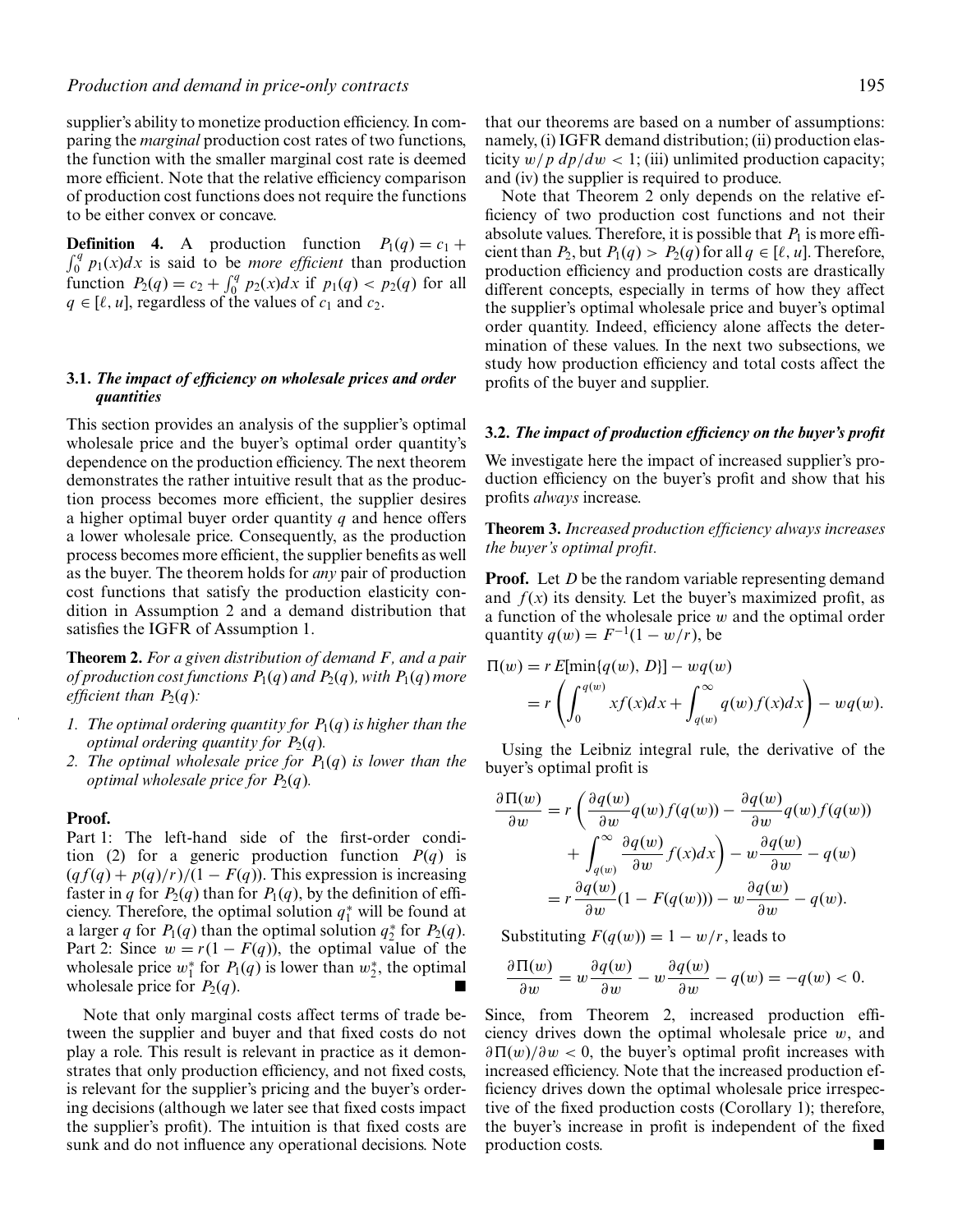An important managerial implication of Theorem 3 is that a buyer is motivated to seek out more-efficient suppliers, as the dynamics of their interaction always allow the buyer to benefit monetarily from increased supplier's production efficiency.

#### **3.3.** *The impact of production efficiency on the supplier's profit*

In this section we study how the supplier's profit is affected by increasing production efficiency. We again utilize the following notation for two production cost functions:

$$
P_1(q) = c_1 + \int_0^q p_1(x)dx \text{ and}
$$
  

$$
P_2(q) = c_2 + \int_0^q p_2(x)dx,
$$

where  $p_1(q) < p_2(q)$  for all  $q \in [\ell, u]$ ; in other words,  $P_1(q)$ is more efficient than  $P_2(q)$ . The fixed costs  $c_1$  and  $c_2$  can take any values, allowing us to differentiate between the effect of production efficiency and total costs. The next theorems show how the supplier's profit depends on these characteristics.

**Theorem 4.** *If*  $c_1 = c_2$ *, then increased supplier production efficiency increases the supplier's optimal profit.*

**Proof.** Let  $P_1(q) = c + \int_0^q p_1(x) dx$  and  $P_2(q) = c +$  $\int_0^q p_2(x)dx$  be two production cost functions with identical fixed costs  $(c_1 = c_2 = c)$ , where the former is more efficient; i.e.,  $p_1(q) < p_2(q)$ . Consequently,  $P_1(q) < P_2(q)$ , for all  $q$ . Let  $\Pi_1(q) = w(q)q - P_1(q)$  and  $\Pi_2(q) = w(q)q - P_2(q)$ denote the supplier's profit functions under the first and second cost functions, respectively. Clearly,  $\Pi_1(q) > \Pi_2(q)$ , for all *q*. Let  $q_1^*$  and  $q_2^*$  denote the optimal ordering quantities under each production function, respectively; from Theorem 2, we know that  $q_1^* > q_2^*$ . Therefore, we have that

$$
\Pi_2(q_2^*) < \Pi_1(q_2^*)
$$
\n
$$
< \Pi_1(q_1^*), \qquad \text{(since } q_1^* \text{ maximizes } \Pi_1(q) \text{)}
$$

which shows that the supplier's profit strictly increases with higher production efficiency, assuming zero fixed production costs.

For convenience in analyzing the case with differing fixed costs, we provide the following definition, where  $\Pi_1(q_1^*)$  and  $\Pi_2(q_2^*)$  are defined in the proof of Theorem 4.

**Definition 5.** Let  $\Delta = \Pi_1(q_1^*) - \Pi_2(q_2^*) > 0$  denote the profit increment, due to higher efficiency, under the identical fixed cost case of Theorem 4.

# **Theorem 5.**

- *1. If*  $c_1 \leq c_2$ *, then increased supplier production efficiency increases the supplier's optimal profit.*
- *2. Otherwise,*
- *(i)* If  $c_1 c_2 < \Delta$ , then increased supplier production ef*ficiency increases the supplier's profit.*
- (*ii*) If  $c_1 c_2 > \Delta$ , then increased supplier production ef*ficiency decreases the supplier's profit.*
- *(iii)* If  $c_1 c_2 = \Delta$ , then increased supplier production ef*ficiency maintains the supplier's profit.*

**Proof.** Consider the production cost functions with positive fixed costs  $c_1$  and  $c_2$ , namely,  $P_1(q) = c_1 + \int_0^q p_1(x) dx$ and  $P_2(q) = c_2 + \int_0^q p_2(x)dx$ . Improved efficiency—i.e.,  $p_1(q) < p_2(q)$ ,  $\forall q$ —increases the supplier's profit if and only if

$$
w(q_1^*)q_1^* - c_1 - \int_0^{q_1^*} p_1(x)dx > w(q_2^*)q_2^* - c_2 - \int_0^{q_2^*} p_2(x)dx.
$$

Since  $q_1^*$ ,  $q_2^*$  and  $\Delta$  do not depend on  $c_1$  and  $c_2$  (cf. Theorem 2), it follows that this is equivalent to  $c_1 - c_2 < \Delta$ . If increased efficiency requires a higher fixed cost,  $c_1 > c_2$ , then there is a finite bound  $\Delta$  on the increase  $c_1 - c_2$  that allows an improvement in the supplier's profit.

Theorems 4 and 5 show that an improved production efficiency increases the supplier's profit, except for the case where an increased efficiency is associated with high fixed costs. These theorems allow a supplier to determine whether an investment (increased fixed cost) in increased efficiency (reduced marginal cost) is justifiable, by looking at the resulting change in profit.

Since the buyer always benefits from increased supplier efficiency, this makes the more-efficient suppliers in the market more competitive compared with the less-efficient suppliers. Furthermore, Theorems 3 and 5 show that, as long as the increased efficiency is associated with a limited increase in fixed production costs, both firms will benefit from increased supplier efficiency.

# **3.4.** *The impact of production efficiency on the supply chain profit*

In this section we show that the decentralized supply chain's profit is increasing in the supplier's production efficiency.

**Theorem 6.** *The decentralized supply chain's optimal profit is increasing in the supplier's production efficiency.*

**Proof.** Let  $\prod_{S}C(q) = r \min\{q, D\} - P(q) = r(\int_0^q xf(x))$  $dx + \int_{q}^{\infty} q f(x) dx$  – *P*(*q*) denote the supply chain's expected profit. The derivative:

$$
\frac{\partial \Pi_{SC}(q)}{\partial q} = r \left( qf(q) - qf(q) + \int_q^{\infty} qf(x)dx \right) - p(q) = r(1 - F(q)) - p(q).
$$

From the first-order optimality condition (2) in the proof of Theorem 1, we have that  $r(1 - F(q)) = r q f(q) + r q$ *p*(*q*), which implies that  $\partial \Pi_{SC}(q)/\partial q = r q f(q) > 0$ . Since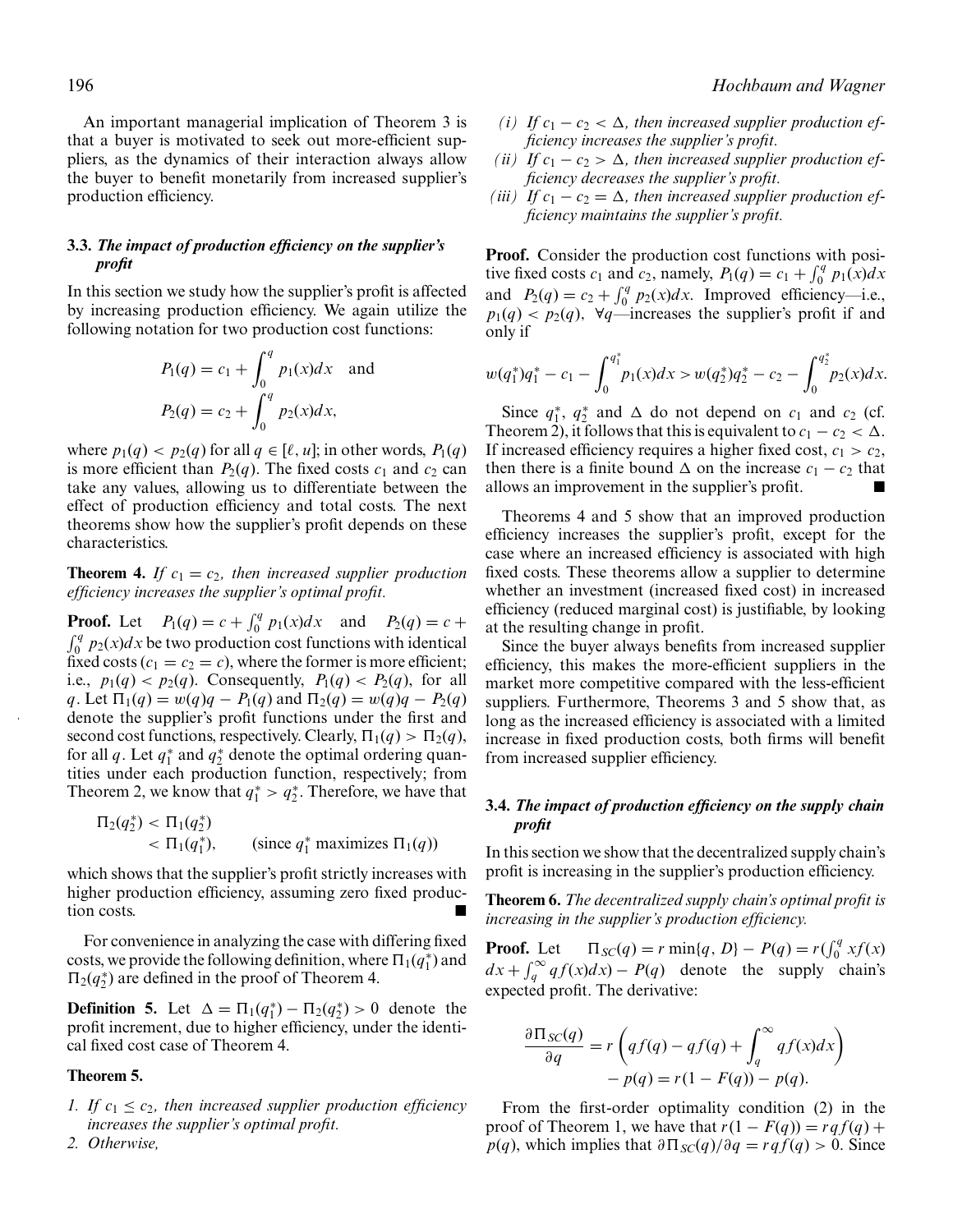Theorem 2 showed that increased production efficiency results in a higher order quantity, we conclude that higher efficiency results in higher supply chain profits. !

Theorem 6 shows that, regardless of how the individual firm profits behave, the total supply chain profit always increases when the supplier's production efficiency increases. However, Theorem 5, which shows that fixed production costs can reduce the supplier's profit despite increased efficiency (case 2, part ii), implies that a supplier might not be willing to invest in more-efficient production. Theorem 6 shows that a "win-win" scenario can still be achieved. For instance, a two-part tariff, where the buyer provides the supplier with a lump sum payment, in addition to the revenues from the price-only contract, can motivate the supplier to invest in a higher production efficiency, thus increasing the entire supply chain profit and increasing both firms' profits.

# **4. Demand uncertainty and its impact on supply chain behavior**

In this section, we study the effect of demand uncertainty on the firm's optimal decisions and resulting profits, in the presence of general production cost functions. We first partially characterize the effect of uncertainty on the optimal supplier and buyer's profits. We then demonstrate that increasing demand uncertainty induces a higher optimal ordering quantity from the buyer, which generalizes the variability results of Lariviere and Porteus (2001). To prove our results, we define a class of demand random variables *Di* that normalize to a given canonical random variable *Z*.

Downloaded by [190.233.21.246] at 07:10 11 December 2014

**Definition 6.** A random variable *Z* is said to be *canonical* if its mean  $\mu_Z = 0$  and its standard deviation  $\sigma_Z = 1$ .

**Definition 7.** The *class of demand random variables generated by Z* with distribution  $H(z)$  and density  $h(z)$ ,  $\mathcal{D}_Z =$  $\{D_i : i = 1, 2, \ldots\}$ , is the collection of all random variables  $D_i$  with mean  $\mu_i \in \mathbb{R}$ , standard deviation  $\sigma_i > 0$ , and distribution  $F_i$  such that  $(D_i - \mu_i)/\sigma_i = Z$  and  $F_i(x) =$ *H*( $x - μ<sub>i</sub>$ )/ $σ<sub>i</sub>$  for all *i*.

*Example 3.* For  $Z \sim N(0, 1)$ , a standard normal random variable, with mean equal to zero and standard deviation equal to one, all normal random variables are the class generated by Z.

## **4.1.** *The impact of demand uncertainty on the supplier's profit*

Recall that the supplier's profit can be written as a function of the order quantity  $q$ , since the buyer applies the Newsvendor solution  $q(w) = F^{-1}(1 - w/r) \Leftrightarrow w(q) =$  $r(1 - F(q))$ :

$$
\Pi_s(q) = w(q)q - P(q) = r(1 - F(q))q - P(q).
$$

The following theorem may be viewed as a standard Newsvendor result. However, it is new in the sense that it focuses on the profit function, rather than the optimal order quantities.

**Theorem 7.** *For a given production cost function P*(*q*)*, canonical random variable Z generating*  $D_Z$ ,  $D \in D_Z$ , and optimal *ordering quantity*  $q^* = F^{-1}(1 - w^*/r)$ *, then* 

- *1. The supplier's profit*  $\Pi_s(q^*)$  *is increasing in the mean de* $m$ *and*  $\mu$ *.*
- *2. If*  $q^* > \mu$ *, the supplier's profit*  $\prod_s(q^*)$  *is increasing in the standard deviation of demand* σ*.*
- *3. If*  $q^* < \mu$ *, the supplier's profit*  $\Pi_s(q^*)$  *is decreasing in the standard deviation of demand* σ*.*

This theorem complements the well-known Newsvendor result that states that the order quantity increases with the variance when the critical ratio is greater than 0.5 and otherwise decreases with the variance (for distributions having the mean equal to the mode).

**Proof.** We use the change of variable  $z = (q^* - \mu)/\sigma$  and, noting that  $F(q^*) = H((q^* - \mu)/\sigma)$ , deduce that  $q^* = \mu + \sigma$  $\sigma H^{-1}(1 - w^*/r)$ , since  $q^* = F^{-1}(1 - w^*/r)$ . The supplier's profit function can now be written as

$$
\Pi_s(q^*) = w(q^*)q^* - P(q^*)
$$
  
=  $r(1 - F(q^*))q^* - P(q^*)$   
=  $r\left(1 - H\left(\frac{q^* - \mu}{\sigma}\right)\right)q^* - P(q^*).$ 

Fixing  $\sigma$  and taking the derivative of  $\Pi_s(q^*)$  with respect to  $\mu$ , we obtain

$$
\frac{\partial \Pi_s(q^*)}{\partial \mu} = \frac{rq^*}{\sigma} h\left(\frac{q^* - \mu}{\sigma}\right) > 0.
$$

Similarly, fixing  $\mu$  and taking the derivative of  $\Pi_s(q^*)$  with respect to  $\sigma$ , we obtain

$$
\frac{\partial \Pi_s(q^*)}{\partial \sigma} = rh \left(\frac{q^* - \mu}{\sigma}\right) \left(\frac{q^* - \mu}{\sigma^2}\right) q^*.
$$

This completes the proof.

Theorem 7 allows us to partially characterize the dependence of the supplier's profit on the coefficient of variation  $\rho$ . For example, for any q, fixing  $\sigma$  and increasing  $\mu$  (i.e., decreasing  $\rho$ ) will move the profit function up, which implies that the optimal profit also increases. Similarly, fixing  $\mu$  and increasing  $\sigma$  (i.e., increasing  $\rho$ ) will move the profit function down for all  $q < \mu$  and will move the profit function up for  $q > \mu$ . If the optimal order quantity  $q(w) = F^{-1}(1 - w/r)$ is greater than  $\mu$ , the optimal profit increases. However, if  $q(w) < \mu$ , then we are unable to ascertain whether the optimal profit increases or decreases.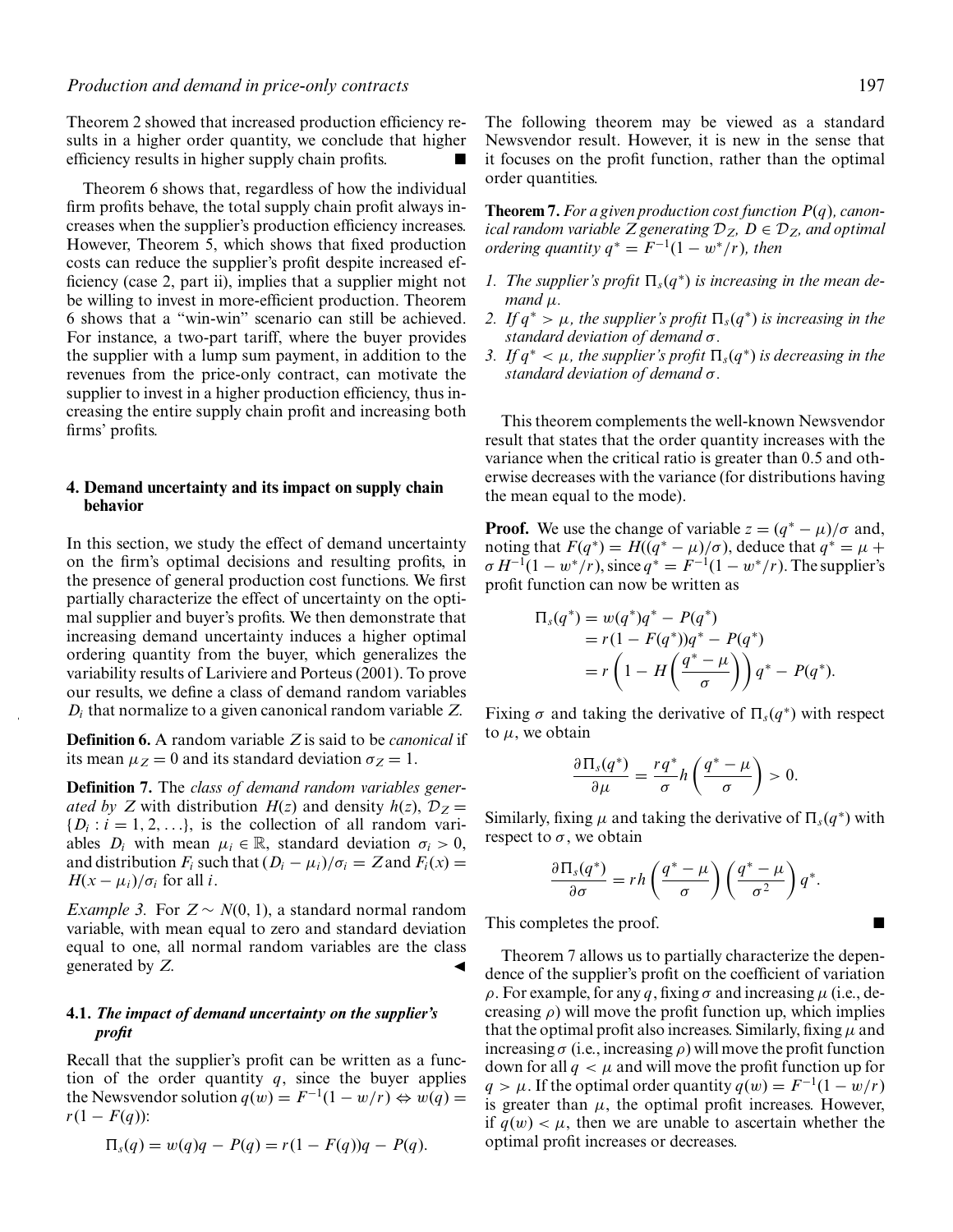#### **4.2.** *The impact of demand uncertainty on the buyer's profit*

We next show that the buyer's optimal profit usually decreases when the coefficient of variation increases; similar results for linear production costs were shown in Lariviere and Porteus (2001). We include it here to complement Theorem 7 on the effect of uncertainty on the supplier's profit.

**Theorem 8.** *For a given production cost function P*(*q*) *and canonical random variable Z generating*  $D_Z$ , *if*  $D_1$ ,  $D_2 \in D_Z$ , *then*

- *1. If*  $\mu_1 = \mu_2$  *and*  $\sigma_1 < \sigma_2$ *, then the buyer's expected profit is greater under D*1*.*
- *2. If*  $\sigma_1 = \sigma_2$  *and*  $\mu_1 < \mu_2$ *, then the buyer's expected profit is greater under D*<sub>2</sub>*.*

**Proof.** Let  $D \in \mathcal{D}_Z$  be the random variable representing demand and  $f(x)$  its density. Let the buyer's maximized expected profit, as a function of the optimal order quantity *q*<sup>∗</sup> and the optimal wholesale price  $w(q^*) = r(1 - F(q^*)),$ be

$$
\Pi_b(q^*) = r E[\min\{q^*, D\}] - w(q^*)q^*.
$$

Using the definition of an expectation, we get

$$
\Pi_b(q^*)
$$
\n
$$
= r \left( \int_{-\infty}^{q^*} x f(x) dx + \int_{q^*}^{\infty} q^* f(x) dx \right) - w(q^*) q^*
$$
\n
$$
= r \left( \int_{-\infty}^{q^*} x f(x) dx + \int_{q^*}^{\infty} q^* f(x) dx - (1 - F(q^*)) q^* \right)
$$
\n
$$
= r \left( \int_{-\infty}^{q^*} x f(x) dx \right),
$$

where the second equality is from  $w(q^*) = r(1 - F(q^*))$ .

We next use the change of variable  $z = (x - \mu)/\sigma$  and, noting that  $F(q^*) = H((q^* - \mu)/\sigma)$ , deduce that  $q^* = \mu +$  $\sigma H^{-1}(1 - w/r)$ , since  $q^* = F^{-1}(1 - w/r)$ . The buyer's optimal profit can now be written as

$$
\Pi_b(q^*) = r \int_{-\infty}^{(q^* - \mu)/\sigma} (\mu + \sigma z) h(z) dz
$$

$$
= r \int_{-\infty}^{H^{-1}(1 - w/r)} (\mu + \sigma z) h(z) dz.
$$

Finally, applying the Leibniz integral rule, we can calculate the derivatives

$$
\frac{\partial \Pi_b(q^*)}{\partial \mu} = r \int_{-\infty}^{H^{-1}(1-w/r)} h(z) dz > 0,
$$

and

$$
\frac{\partial \Pi_b(q^*)}{\partial \sigma} = r \int_{-\infty}^{H^{-1}(1-w/r)} zh(z)dz
$$
  
=  $r \int_0^{H^{-1}(1-w/r)} zh(z)dz + r \int_{-\infty}^0 zh(z)dz$   
=  $r \int_0^{H^{-1}(1-w/r)} zh(z)dz - r \int_0^{\infty} zh(z)dz$   
< 0.

Therefore, fixing  $\sigma$  and decreasing  $\mu$  (i.e., increasing  $\rho$ ) results in a decrease in the buyer's optimal profit. Alternatively, fixing  $\mu$  and increasing  $\sigma$  (i.e., increasing  $\rho$ ) also results in an decrease in the optimal profit.

#### **4.3.** *The effect of demand uncertainty on the supplier's behavior*

Here, we study the effect of demand uncertainty, quantified via the coefficient of variation of the demand distribution  $\rho = \sigma/\mu$ , on the optimal order quantity and wholesale price in Theorem 1. We require the following definition of stochastic ordering.

**Definition 8.** The random variable  $D_2$  with distribution  $F_2$ is stochastically larger than random variable  $D_1$  with distribution  $F_1$  if  $F_2(q) \leq F_1(q)$ , for all q.

The next theorem proves that, as the buyer's demand uncertainty increases, the supplier induces a higher ordering quantity from the buyer.

**Theorem 9.** *For a given production cost function P*(*q*) *and canonical random variable Z generating*  $D_Z$ , *if*  $D_1$ ,  $D_2 \in D_Z$ *with*  $D_2$  *stochastically larger than*  $D_1$  *and*  $\rho_2 > \rho_1$ *, then* 

- *1. If p*(*q*) *is increasing or decreasing slower than marginal revenues, then*  $q_2^* > q_1^*$ .
- *2. If p*(*q*) *is decreasing faster than marginal revenues, then*  $q_2^* < q_1^*$ .

**Proof.** We adopt and expand on the proof of Theorem 3 in Lariviere and Porteus (2001). Let  $F_i$ ,  $i = 1, 2$  be the distributions of  $D_i$  with means  $\mu_i$ , standard deviations  $\sigma_i$ , and densities  $f_i$ , where  $\rho_2 > \rho_1$ . Let  $S(q) = F_2^{-1}(F_1(q))/q$ .

We claim that the derivative ∂*S*(*q*)/∂*q* is positive; to see this, we use the identities  $F_i(q) = H(q - \mu_i)/\sigma_i$  for *q* ∈ [ $\ell$ , *u*] and  $F_i^{-1}(\alpha) = \mu_i + \sigma_i H^{-1}(\alpha)$  for  $\alpha \in [0, 1]$ , to write

$$
S(q) = \left(\mu_2 + \sigma_2 H^{-1} \left( H \left( \frac{q - \mu_1}{\sigma_1} \right) \right) \right) / q
$$
  
=  $\sigma_2 \left( \frac{1}{\sigma_1} + \frac{1}{q} \left( \frac{1}{\rho_2} - \frac{1}{\rho_1} \right) \right),$ 

which gives

$$
\frac{\partial S(q)}{\partial q} = \frac{\sigma_2(\rho_2 - \rho_1)}{\rho_2 \rho_1 q^2} > 0.
$$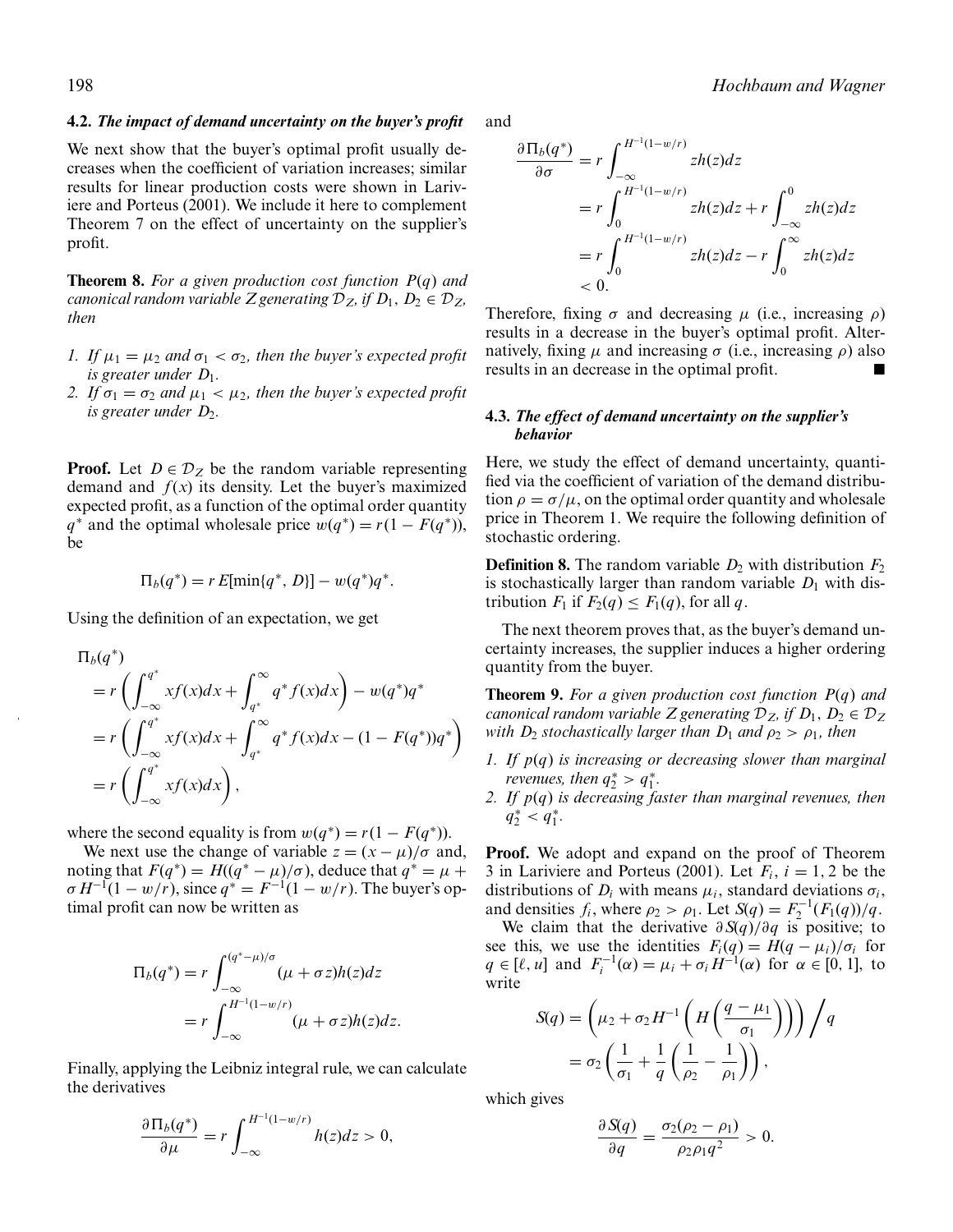We next express ∂*S*(*q*)/∂*q* differently, by taking the derivative without referring to the canonical distribution *H*:

$$
\frac{\partial S(q)}{\partial q} = \frac{\partial F_2^{-1}(F_1(q))/q}{\partial q} \n= \frac{q f_1(q)/f_2(F_2^{-1}(F_1(q))) - F_2^{-1}(F_1(q))}{q^2}.
$$
\n(4)

Since we had previously determined  $\partial S(q)/\partial q > 0$ , we know the numerator of Equation (4) is positive, which can be rearranged to give

$$
q f_1(q) > F_2^{-1}(F_1(q)) f_2(F_2^{-1}(F_1(q))). \tag{5}
$$

Dividing both sides of Inequality (5) by  $1 - F_1(q) = 1 F_2(F_2^{-1}(F_1(q)))$ , we obtain

$$
\frac{qf_1(q)}{1 - F_1(q)} > \frac{F_2^{-1}(F_1(q))f_2(F_2^{-1}(F_1(q)))}{1 - F_2(F_2^{-1}(F_1(q)))}.\tag{6}
$$

Let  $\alpha = F_1(q)$ ; since  $q \in [\ell, u]$ ,  $\alpha \in [0, 1]$ . Inequality (6) can then be rewritten as

$$
g_1\big(F_1^{-1}(\alpha)\big) > g_2\big(F_2^{-1}(\alpha)\big), \ \forall \alpha \in [0, 1]. \tag{7}
$$

Since  $D_2$  is stochastically larger than  $D_1$  (i.e.,  $F_2(q) \le$ *F*<sub>1</sub>(*q*) ∀*q* ∈ [ $\ell$ , *u*]), then  $F_1^{-1}(\alpha) \le F_2^{-1}(\alpha)$  ∀ $\alpha \in [0, 1]$ . Due to the assumption of IGFR, *g*<sup>2</sup> is increasing and  $g_2(F_1^{-1}(\alpha)) \le g_2(F_2^{-1}(\alpha))$ , which, combined with Inequality (7) gives  $g_1(F_1^{-1}(\alpha)) > g_2(F_1^{-1}(\alpha))$ . Substituting  $q =$ *F*<sub>1</sub><sup>-1</sup>( $\alpha$ ) gives *g*<sub>1</sub>(*q*) > *g*<sub>2</sub>(*q*) for all *q* ∈ [ $\ell$ , *u*]. Since *F*<sub>1</sub>(*q*) ≥  $F_2(q)$  for all  $q \in [\ell, u]$ , we obtain the inequality

Downloaded by [190.233.21.246] at 07:10 11 December 2014

$$
(1 - F1(q))(1 - g1(q)) < (1 - F2(q))(1 - g2(q)),
$$
  
\n
$$
\forall q \in [\ell, u].
$$
 (8)

We can write the optimality condition of Theorem 1, namely, Equation (1), as

$$
\underbrace{(1 - F(q))(1 - g(q))}_{LHS(q)} = \underbrace{p(q)/r}_{RHS(q)}.\tag{9}
$$

We have shown in Equation (8) that for  $\rho_2 > \rho_1$  and all  $q \in [\ell, u]$ ,  $LHS(q, \rho_1) < LHS(q, \rho_2)$ . Therefore, the function *LHS*(*q*,  $\rho$ ) is increasing in  $\rho$  for all  $q \in [\ell, u]$  and is decreasing in *q* for a given  $\rho$ . In contrast,  $RHS(q)$ is independent of  $F$  and therefore independent of  $\rho$ . Let  $q_i^*$  be the optimal solution when  $D_i$  is the demand random variable:  $LHS(q_i^*, \rho_i) = RHS(q_i^*)$ . Consequently,  $LHS(q_1^*, \rho_2) > LHS(q_1^*, \rho_1) = RHS(q_1^*)$ . If  $RHS(q)$  is increasing, then  $q_2^* > q_1^*$ . If  $RHS(q)$  is decreasing, but more slowly than  $LHS(q)$ , then  $q_2^* > q_1^*$ . Finally, if  $RHS(q)$  is decreasing faster than *LHS*(*q*), then  $q_2^* < q_1^*$ . Figure 1 demonstrates this argument graphically, for the special case where the functions  $LHS(q, \rho)$  and  $RHS(q)$  are linear, and  $RHS(q)$  increasing.



**Fig. 1.** Illustration of proof of Theorem 9 for  $\rho_2 > \rho_1$ .

# **5. The interaction of production efficiency and demand uncertainty**

We consider here the interaction of production efficiency and demand uncertainty. It is demonstrated here that as efficiency increases, the agility of the supplier's response increases, as reflected in more-pronounced changes in the production quantities. In order to formalize this, we introduce a new concept of *agility*. Let *q*∗(ρ, *P*(*q*)) denote the optimal order quantity for a demand distribution with coefficient of variation  $\rho$  and production cost function  $P(q)$ .

**Definition 9.** For a given production function  $P(q)$ , a canonical random variable *Z*, and the class of random variables D*<sup>Z</sup>* generated from *Z*, the *quantity agility of uncertainty* is

$$
q^*(\rho_2, P(q)) - q^*(\rho_1, P(q)),
$$

for  $D_1, D_2 \in \mathcal{D}_H$  with  $\rho_1 < \rho_2$ .

Recall from Definition 4 in Section 3 that increased efficiency is associated with a smaller marginal production cost function  $p(q)$ . The next theorem shows that the uncertainty agility rises as the production efficiency rises. Subsequently, after the proof of Theorem 10, we argue that this increased agility is beneficial for the supply chain as it emphasizes the benefit of increased production efficiency.

**Theorem 10.** *Under the following conditions:*

*1.*  $D_1$ ,  $D_2 \in \mathcal{D}_Z$ , generated by a canonical random variable *Z;*

2. 
$$
\rho_2 > \rho_1
$$
;

- *3. densities*  $f_2(q) \le f_1(q)$  *for all q, implying that*  $D_2$  *is stochastically larger than D*1*;*
- *4.*  $g_1(q)$  increasing faster than  $g_2(q)$ ;
- *5. increasing concave marginal production cost functions,*

*as the supplier's production efficiency increases, the quantity agility of uncertainty also increases; i.e.,*  $q^*(\rho_2, P(q))$  *–*  $q^*(\rho_1, P(q))$  *is non-decreasing in the efficiency of P(q).*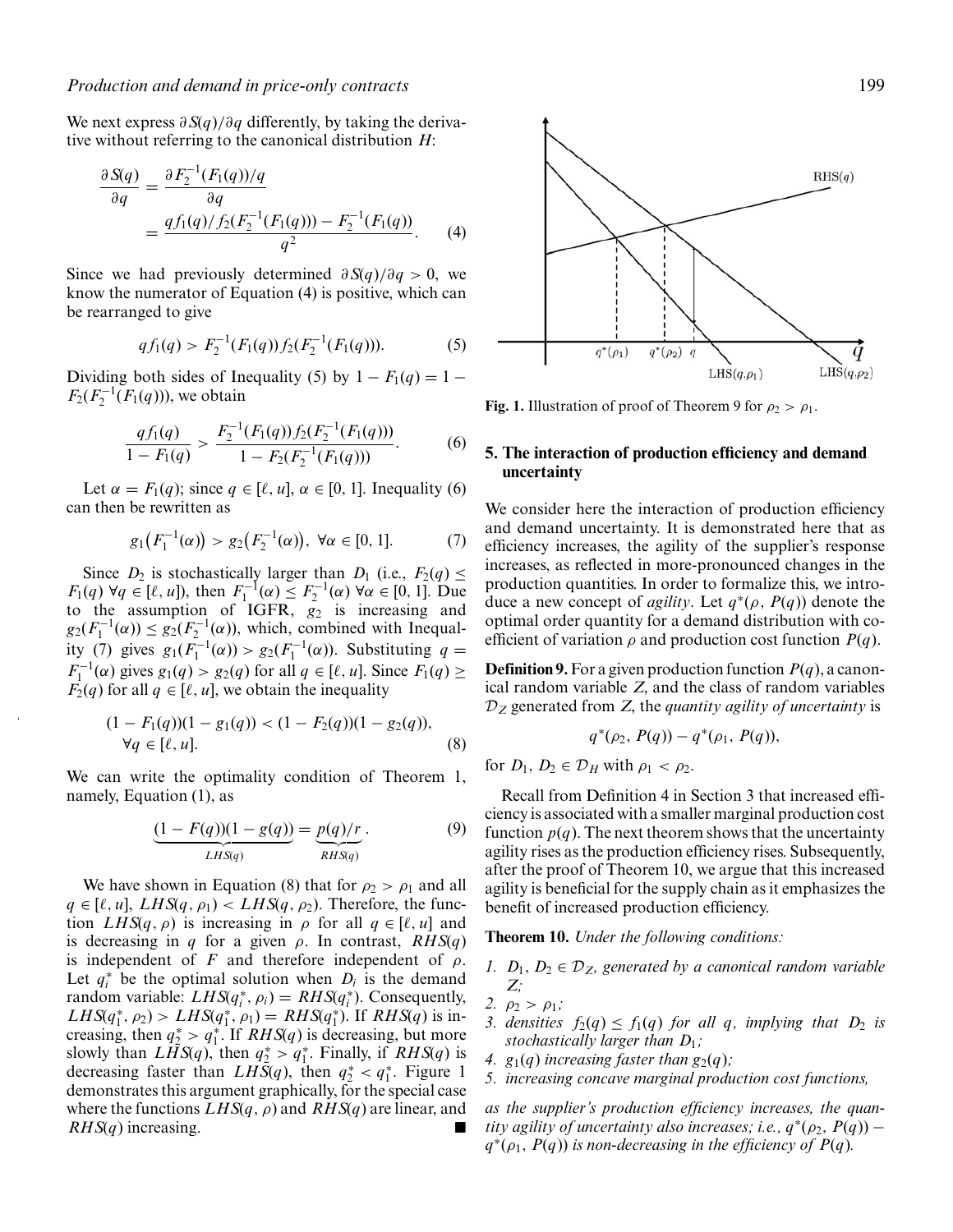

**Fig. 2.** Illustration of the geometry of the proof of Theorem 10.

**Proof.** Let  $P_2(q)$  be more efficient than  $P_1(q)$ . Continuing the logic given in Equation (9), Fig. 2 illustrates the functions *LHS*(*q*) for the two coefficients of variation  $\rho_1 < \rho_2$ and the functions *RHS*(*q*) for the two different production functions  $P_1(q)$  and  $P_2(q)$ . Let point C be the intersection of *RHS*(*q*, *P*<sub>1</sub>(*q*)) and *LHS*(*q*,  $\rho$ <sub>1</sub>) and the value of *q* at *C* is  $q_{11}$ (with the first subscript referring to the LHS function and the second subscript to the RHS function). Similarly, point *D* is the intersection of *RHS*(*q*, *P*<sub>2</sub>(*q*)) and *LHS*(*q*,  $\rho$ <sub>1</sub>) with *q* value equal to  $q_{12}$ . Point *E* is the intersection of *RHS*(*q*, *P*<sub>1</sub>(*q*)) and *LHS*(*q*,  $\rho$ <sub>2</sub>), at *q* = *q*<sub>21</sub>, and point *A*<sup> $\prime$ </sup> is the intersection of  $RHS(q, P_2(q))$  and  $LHS(q, \rho_2)$  with  $q = q_{22}.$ 

Let point  $B = (q_{11}, RHS(q_{11}, P_2(q_{11}))$  be the projection of point *C* onto *RHS* $(q, P_2(q))$ . Let  $C' =$  $(q_{12}, LHS(q_{12}, \rho_2))$  be the projection of point *D* onto *LHS*( $q$ ,  $\rho$ <sub>2</sub>). Let the line segment connecting *A'* and *B* be denoted by [*A*′ , *B*]. Point *B*′ is the projection of *D* onto this line segment (for  $q = q_{12}$ ). Lastly, point A is the projection of *E* onto the line segment  $[A', B]$  at  $q = q_{21}$ . The statement of the theorem is equivalent to showing that the horizontal distance *h*′ between *q*<sup>22</sup> and *q*<sup>12</sup> is greater than the horizontal distance *h* between  $q_{21}$  and  $q_{11}$ . The line segment [*A*, *F*] is the height of the triangle  $ABC$  of length h and  $[A, F']$  is the height of the triangle  $A'B'C'$  of length  $h'$ .

We display in Fig. 3 the relevant geometry of Fig. 2: Points *A*, *B*, and *C* are connected with line segments to create one triangle *ABC*, and points *A*′ , *B*′ , and *C*′ are connected with line segments to create a second triangle  $A'B'C'$ . Let  $a = |BC|$ ,  $b = |AC|$ , and  $c = |AB|$  denote the lengths of the sides of triangle *ABC*; *a*′ , *b*′ , and *c*′ are defined similarly.

Since  $D_2$  is stochastically larger than  $D_1$ , Theorem 9 tells us that  $LHS(q, \rho_2) - LHS(q, \rho_1) > 0$  for all  $q \in [\ell, u]$ . Recall that  $LHS(q, \rho_i) = (1 - F_i(q))(1 - g_i(q))$ , with  $F_i$  as



**Fig. 3.** Detail of the geometry of the proof of Theorem 10.

the distribution of  $D_i$ . Since  $g_1(q)$  is increasing faster than  $g_2(q)$  and  $F_1(q)$  is increasing faster than  $F_2(q)$  (due to the assumption that  $f_1(q) \ge f_2(q)$  for all q), we conclude that  $LHS(q, \rho_1)$  is *decreasing* faster than  $LHS(q, \rho_2)$ , which implies that

$$
90^{\circ} \ge \gamma' > \gamma. \tag{10}
$$

Note that  $\gamma' \le 90^\circ$  since in the proof of Theorem 9, *LHS*(*q*,  $\rho$ ) is decreasing in *q* for any  $\rho$ . Since  $\gamma < \gamma'$  and the line segments  $[B, C]$  and  $[B', C']$  are vertical, it follows that

$$
\alpha' < \alpha. \tag{11}
$$

We next argue that  $a' > a$ . Since  $RHS(q, P_1(q))$  is increasing faster than  $RHS(q, P_2(q))$ , due to the greater efficiency of  $P_2$ , the difference  $RHS(q, P_1(q)) - RHS(q, P_2(q))$  is increasing, and we conclude that  $|C'D|$  is larger than  $|CB|$ . Furthermore, since  $RHS(q, P<sub>2</sub>(q))$  is concave, due to the concavity of  $p_2(q)$ ,  $|B'C'|$  is larger than  $|C'D|$ , and we conclude that the length of  $[C, B]$  is at most that of  $[C', B']$  and thus

$$
a < a'.\tag{12}
$$

Note that the triangles *AFB* and *A'F'B'* are similar right triangles with angle  $\alpha_1 = 90^\circ - \beta = \alpha'_1$ . We prove next that  $a_1 = |BF| < a'_1 = |B'F'|$ . Since the triangles are similar it will follow that  $h < h'$  as stated. For a contradiction, suppose not, and  $a'_1 \le a_1$ ; then  $c' \le c$  since the triangles are similar. Applying the Law of Sines to triangle *ABC*, we get  $c/\sin(\gamma) = b/\sin(\beta)$ , or  $c = b\sin(\gamma)/\sin(\beta)$ . Similarly, for *A'B'C'*, we get  $c' = b' \sin(\gamma') / \sin(\beta)$ . Since  $c' \leq c, 1 \geq c'/c = b' \cdot \sin(\gamma')/b \cdot \sin(\gamma)$ , and therefore *b'* ×  $\sin(\gamma') \le b \times \sin(\gamma)$ . This, with Equation (10), and  $\gamma$  and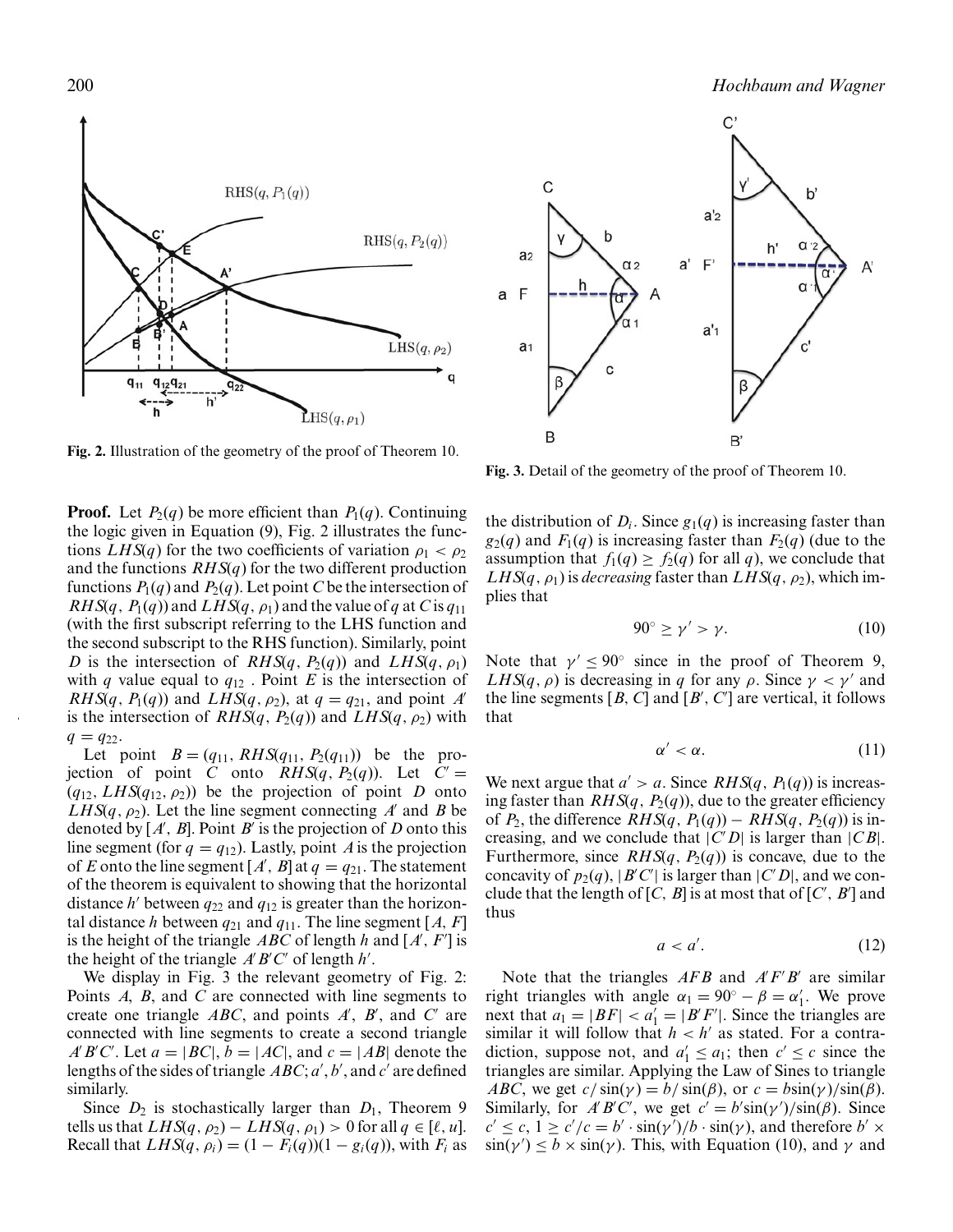$\gamma'$  are both less than 90 $\degree$ , implies that

$$
\frac{b'}{b} \le \frac{\sin(\gamma)}{\sin(\gamma')} < 1.
$$

From first principles,  $a_2 = b \sin(\alpha_2)$  and  $a'_2 = b' \sin(\alpha'_2)$ . The fact that  $\alpha_1 = \alpha'_1$  and Equation (11) imply that  $\alpha_2 >$  $\alpha_2$ ; since triangle *ACF* is a right triangle,  $\alpha_2 < 90^\circ$  and  $\sin(\alpha_2')/\sin(\alpha_2) < 1$ . Therefore,

$$
\frac{a_2'}{a_2} = \frac{b'}{b} \times \frac{\sin(\alpha_2')}{\sin(\alpha_2)} < 1.
$$

Therefore,  $a'_2 < a_2$  and with the assumption that  $a'_1 \le a_1$  we get  $a' = a'_1 + a'_2 < a_1 + a_2 = a$ , which contradicts Equation (12). Therefore,  $a_1 < a'_1$  and since the triangles  $AFB$ and *A*′ *F*′ *B*′ are similar, it follows that all sides of *A*′ *F*′ *B*′ are larger than the respective sides of *AF B*. In particular,  $h' > h$ , as stated.

*Remark 1.* Note that the less-efficient supplier, with marginal production cost function  $p_1(q)$ , is not required to have  $p_1(q)$  concave in order for the statement of Theorem 10 to hold. Furthermore, the marginal production cost functions are not required to be increasing for the theorem to hold; if they are decreasing, but slower than marginal revenues, then the theorem still holds (c.f., Theorem 9).

Theorem 10 allows us to conclude that, under the stated conditions, the effect of decreased uncertainty is more pronounced for efficient production functions than for inefficient ones. In other words, the inefficient production functions force lower ordering quantities by the buyer, which are less affected by uncertainty. In contrast, suppliers with more-efficient production are better able to respond effectively to increased uncertainty in a supply chain.

#### **6. Conclusions**

Downloaded by [190.233.21.246] at 07:10 11 December 2014

In this article we investigate, for the first time, the effect of general production cost functions on the behavior of a supplier and a buyer, who interact via a price-only contract. We show the surprising result that a buyer will *always* benefit from increased supplier production efficiency. We demonstrate that, as long as fixed production costs do not grow excessively, the supplier benefits from increased efficiency as well. We analyze the impact of increased demand uncertainty on order quantities and the profit implications for the parties involved. The interaction of demand uncertainty and production efficiency is also studied, and it is shown that increased production efficiency results in the optimal contract purchasing quantities being more sensitive to risk. This new concept of risk agility allows us to conclude that increased production efficiency allows a firm to be more responsive to changes in risk.

Future directions of this work could consider an extension of our price-only contracts studied here to other supply chain contracts, such as buy-back and revenue-sharing contracts, as per the effect of general production cost functions, corresponding efficiency, and uncertainty agility. It would also be interesting to investigate how general production cost functions affect the entire supply chain, in particular the system inefficiency as represented by double marginalization.

#### **Acknowledgements**

The authors gratefully acknowledge Nagesh Gavirneni for providing constructive feedback on a preliminary version of this article. We also thank the two referees for very carefully reading our article and providing many valuable comments and suggestions, which greatly improved the quality of our article.

#### **Funding**

The research of the first author is supported in part by NSF awards No. CMMI-1200592.

#### **References**

- Altintas, N., Erhun, F. and Tayur, S. (2008) Quantity discounts under demand uncertainty. *Management Science*, **54**(4), 777–792.
- Anupindi, R. and Bassok, Y. (1998) Supply contracts with quantity commitments and stochastic demand, in *Quantitative Models for Supply Chain Management*, Tayur, S., Magazine, M. and Ganeshan, R. (eds), Kluwer Academic, Boston, MA, pp. 197– 232.
- Banciu, M. and Mirchandani, P. (2013) Technical note: new results concerning probability distributions with increasing generalized failure rates. *Operations Research*, **61** (4), 925–931.
- Cachon, G. and Kok, A.G. (2010) Competing manufacturers in a retail supply chain: on contractual form and coordination. *Management Science*, **56**(3), 571–589.
- Cachon, G.P. and Lariviere, M.A. (2005) Supply chain coordination with revenue-sharing contracts: strengths and limitations. *Management Science*, **51**(1), 30–44.
- Cho, R.K. and Gerchak, Y. (2005) Supply chain coordination with downstream operating costs: coordination and investment to improve downstream operating efficiency. *European Journal of Operational Research*, **162**, 762–772.
- Corbett, C. and DeCroix, G. (2001) Shared savings contracts in supply chains. *Management Science*, **47**(7), 966–978.
- Donohue, K. (2000) Efficient supply contracts for fashion goods with forecast updating and two production modes. *Management Science*, **46**(11), 1397–1411.
- Gilbert, S. and Cvsa, V. (2003) Strategic commitment to price to stimulate downstream innovation in a supply chain. *European Journal of Operational Research*, **150**(3), 617–639.
- Lariviere, M. (1999) Supply chain contracting and coordination with stochastic demand, in *Quantitative Models of Supply Chain Management*, Tayur, S., Magazine, M. and Ganeshan, R. (eds), Kluwer Academic Publishers, Boston, MA, pp. 233–268.